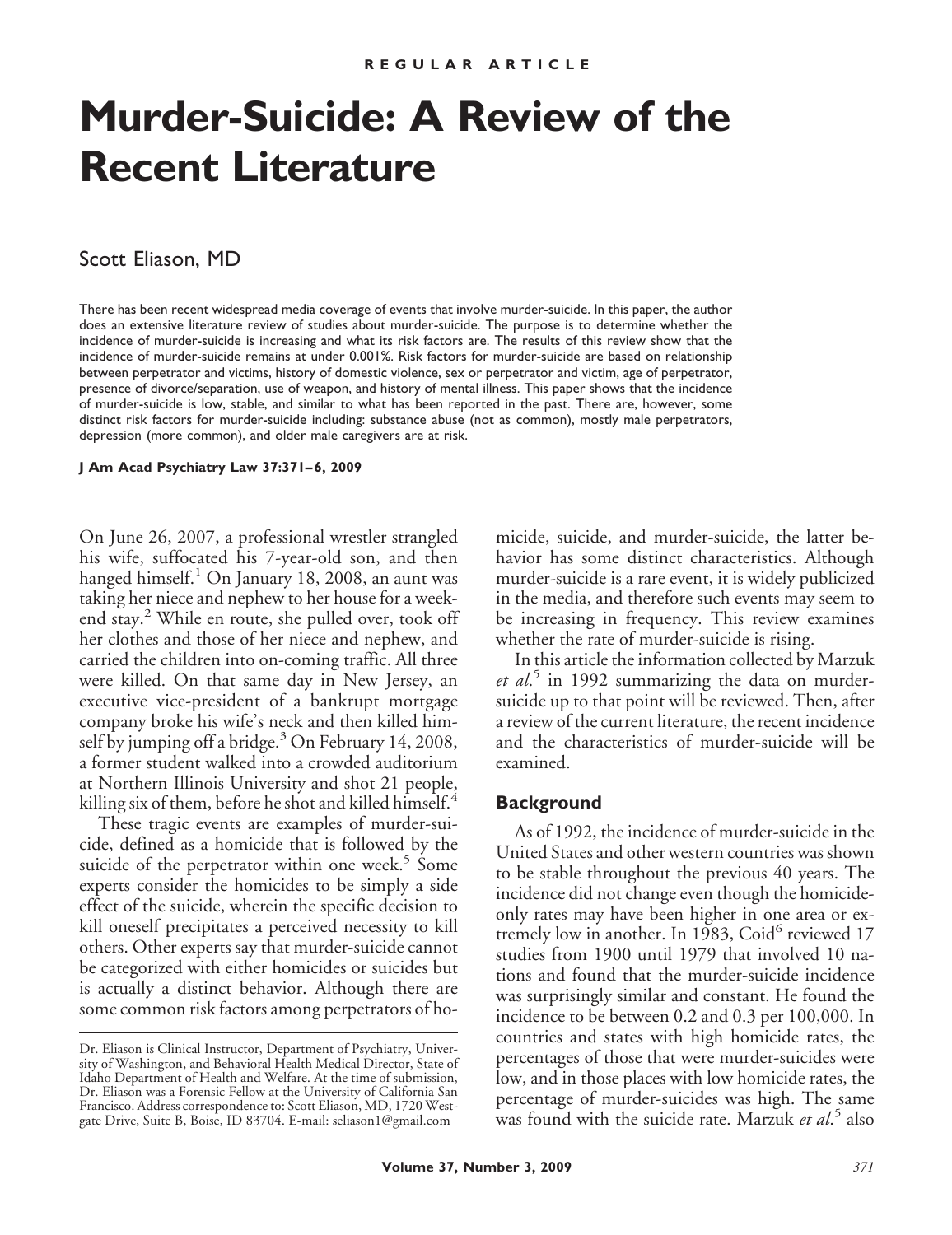described a survey from *Time* magazine that looked at the murder-suicide rate in one week and conservatively estimated that the incidence in the United States was 0.2– 0.3/100,000 per year.

Murder-suicides occur across all demographics, but who commits them? Marzuk *et al*. <sup>5</sup> proposed a set of typologies that describe the relationship between the perpetrator and the victim. These typologies seem to include the majority of murder-suicides. They are: amorous jealousy, declining health, filicide-suicide, familicide, and extrafamilial. These will be discussed further later in the article.

The attention given to murder-suicides in the past several years could make it seem that the incidence is increasing, but the trend has not been well-studied. The landmark papers that have documented the incidence<sup>5,6</sup> were both written before 1993, and many of the studies they relied on were published much earlier. Since 1993, there have been only a handful of studies looking at the incidence. In this article we will review these more recent studies and look at the data involved to determine whether the incidence is increasing.

## **Methods**

A PubMed search was performed with the terms murder-suicide [ti], homicide-suicide [ti], and homicide-suicide AND families, followed by a search through Psych-info, Sociological Abstracts, and Criminology: A SAGE Full Text Collection for the terms murder-suicide and homicide suicide. The articles by  $West^7$  and  $Coid^6$  were found in the references of the article by Marzuk *et al*. <sup>5</sup> Sixteen papers were reviewed.

# **Results**

## *Incidence of Murder-Suicide*

In the following studies, various geographic locations and the overall murder-suicide rate were examined over a period more recent than the previously mentioned papers. Because most states and counties do not keep murder-suicide statistics, the investigators in most studies looked at county medical examiner reports and compiled their murder-suicide data from them. In one study, Malphurs and Cohen<sup>8</sup> conducted internet surveillance for murder-suicide by using a newspaper search engine.

Hannah *et al.*<sup>9</sup> compared the overall murder-suicide rates in central Virginia during two periods:

1980 –1984 and 1990 –1994. These periods had rates close to the previously calculated incidences at 0.34 and 0.38, respectively, per 100,000. The rates from 1988 to 1991 in Fulton County, Georgia, were examined by Hanzlick and Koponen,<sup>10</sup> and the incidence was slightly higher than expected, at 0.46 per 100,000. Campanelli and Gilson<sup>11</sup> examined records in New Hampshire from 1995 to 2000 and found the incidence to be 0.26 per 100,000.

Malphurs and Cohen<sup>8</sup> conducted an internet survey of newspapers in all U.S. states from 1997 to 1999. They found that the incidence was lower than that determined previously, but their methodology most likely caused an underestimate of the actual number. Comstock *et al.*<sup>12</sup> studied the murder-suicide incidence in Oklahoma between 1994 and 2001. They reviewed the medical examiner records of the state and found that during this time the incidence of murder-suicide was 0.3 per 100,000 and that it was stable during those eight years.

Cohen *et al*. <sup>13</sup> studied murder-suicide in older people and compared the rate in this population to that in younger people. They examined both populations in two different areas in Florida and found that both had an elevated incidence of murder-suicide. The under-55-year age group had an incidence range of 0.3 to 0.7 per 100,000, and the over-55 population had an incidence range of 0.4 to 0.9 per  $100,000$ . Bossarte *et al*.<sup>14</sup> used data from the National Violent Death Reporting System (NVDRS) to study the characteristics of murder-suicide in 2003 and 2004. The database contains data on violent deaths in participating states. They found an incidence of 0.230 per 100,000 in 2003 and 0.238 in 2004.

As shown in Table 1, across jurisdictions the rate seems to have a range similar to that in Marzuk *et al*.,<sup>5</sup> which is  $0.2 - 0.3/100,000$  per year. The perception from media reports would be that the incidence is greatly increasing, but the data that we have collected show murder-suicide to be a very rare event that seems relatively constant, remaining at an overall incidence of approximately 0.2– 0.3/100,000 per year.

## *Characteristics of Murder-Suicide*

## *Relationship*

Most murder-suicides are spousal/consortial, involving a man killing his wife, girlfriend, ex-wife, or ex-girlfriend. Marzuk *et al*. <sup>5</sup> wrote that, "The triggering event is often the female's rejection of her lover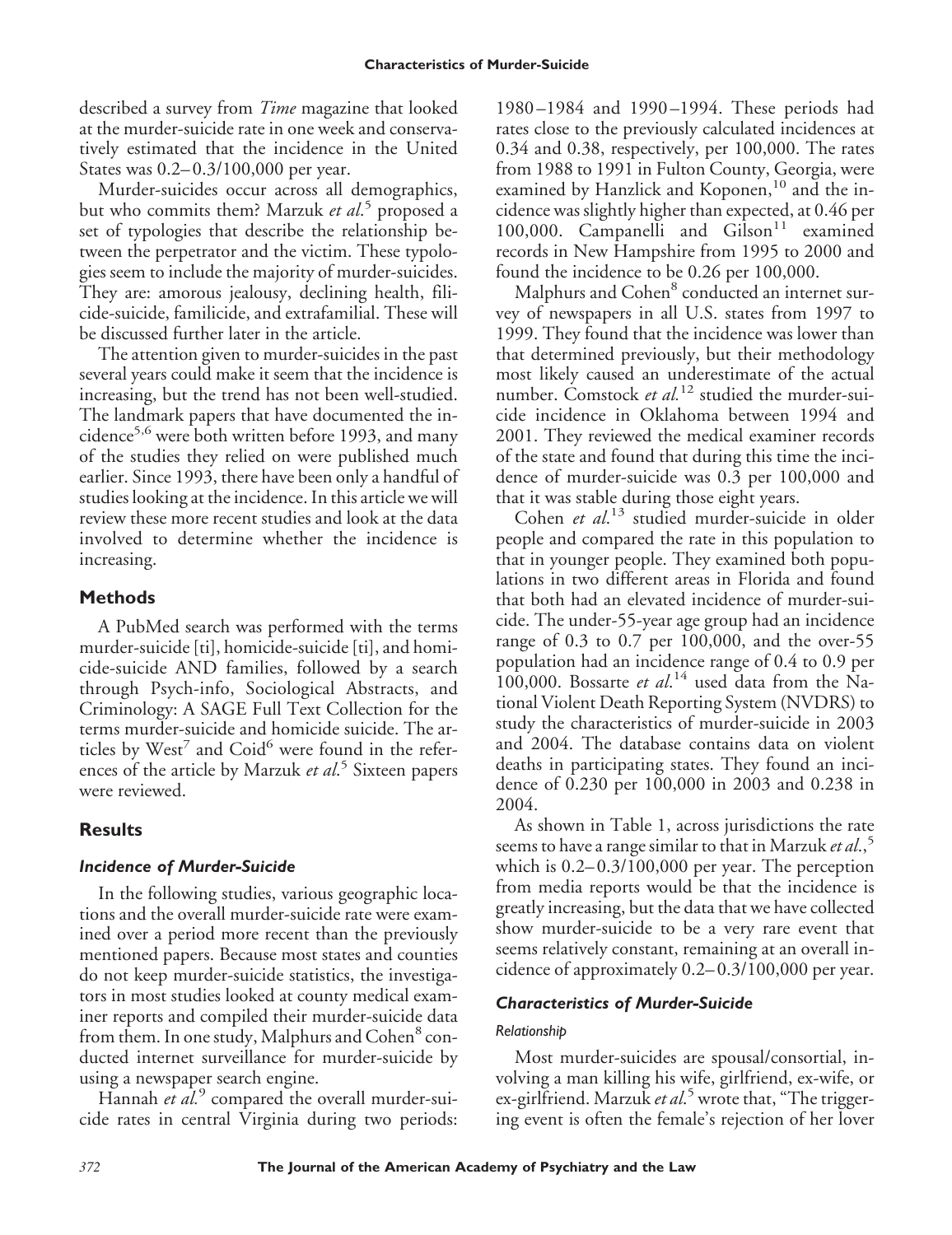#### **Eliason**

**Table 1** Review of Statistics in Studies of Murder-Suicide

| Study                                  | Reported Incidence                   | Murder-Suicide Incidents, n    | Date Range     | Location                                     |
|----------------------------------------|--------------------------------------|--------------------------------|----------------|----------------------------------------------|
| Marzuk et al. <sup>5</sup>             | $0.2 - 0.3*$                         | 11 incidents; 22 deaths        | 1 week in 1989 | <b>United States</b>                         |
| Cohen et $al^{13}$                     | 0.3–0.7 in $\leq$ 55-year age group* | 89 incidents in <55-year group | 1988-1994      | Southeast and West Central<br><b>Florida</b> |
| Hannah et al. <sup>9</sup>             | $0.34$ and $0.38*$                   | 53 incidents;                  | 1980-1984      |                                              |
|                                        |                                      | 116 deaths                     | 1990-1994      |                                              |
| Hanzlick and<br>Koponen <sup>10</sup>  | $0.46*$                              | 12 incidents; 26 deaths        | 1988-1991      | Fulton County, Georgia                       |
| Campanelli and<br>Gilson <sup>11</sup> | $0.26*$                              | 16 incidents                   | 1995-2000      | New Hampshire                                |
| Comstock et al. <sup>12</sup>          | $0.3*$                               | 73 incidents; 162 deaths       | 1994-2001      | Oklahoma                                     |
| Bossarte et al. <sup>14</sup>          | $0.23*$                              | 65 homicides;                  | 2003           | <b>NVDRS</b>                                 |
|                                        | $0.238*$                             | 144 homicides                  | 2004           | (multiple states)                            |

\*Per 100,000.

and her immediate threat of withdrawal or estrangement" (Ref. 5, p 3180). In their newspaper surveillance study, Malphurs and Cohen $\degree$  found that 70.5 percent of all murder-suicides were spousal/consortial. They also found that 10.5 percent were infanticides, 8.7 percent were extrafamilial, and 6.5 percent were familicides (destruction of the entire family). Saleva et al.<sup>15</sup> studied homicide-suicide in Finland for one year and found that 90 percent of the victims were spouses and/or children, and 100 percent were family members. Bossarte *et al*. <sup>14</sup> found that homicide-suicides with victims younger than 15 were primarily perpetrated by parents (73.9%).

A subset of spousal/consortial murder-suicides is that of declining health and caregiver. In the older population, a large number of spousal/consortial murder-suicides are a male caregiver killing his ailing wife and then himself.

#### *Sex*

Most murder-suicides are perpetrated by men. Travis et al.<sup>16</sup> found that 100 percent of the perpetrators of murder-suicides committed in England and Wales from 1991 to 2005 were male. The authors then reviewed many papers that mentioned the sex of the perpetrators and found that almost all were male. Of the 21 articles that Travis reviewed, 16 of them reported that more than 90 percent of perpetrators were male. The lowest percentage of male perpetrators was 60 percent, found by West $\prime$  in a study of records from 1948 to 1962. Bossarte *et al*. 14 found that 30.6 percent of men who killed their intimate partner also committed suicide.

#### *Age*

Most studies reported that the mean age of perpetrators was  $40 \text{ to } 50 \text{ years.}^{8,9}$  The age ranges, however, covered almost all decades. In the study by Travis *et al.*,<sup>16</sup> the age range was 19 to 86 years. In a recent paper on filicide-suicide, Friedman *et al.*<sup>17</sup> reported that fathers who killed their offspring and then themselves were usually older (mean age, 38.2 years) than mothers (mean age,  $31.8$  years). Salari<sup>18</sup> concluded that older men  $($ >60 years) who are suicidal "must be recognized as a potential threat to others, primarily their partner" (Ref. 18, p 441).

Cohen *et al*.<sup>13</sup> found that 83 percent of murdersuicides in the older age groups (over 55 years) were of the spousal/consortial type. In the younger groups the percentage was almost the same, at 79 percent. They found some distinct differences, however, between murder-suicides committed by younger and older people. For example, the older couples were more likely to have medical illnesses, whereas the younger couples were more likely to have a history of verbal discord. Separation was also predominant among the younger couples, but was not as frequent in the older couples. The incidence of murder-suicide in those older than 55 years of age was double that in those younger than 55.

The average age of perpetrators of murder-suicide was much older than that of those who commit homicide alone.

#### *Police Families*

Violanti<sup>19</sup> studied homicide-suicides perpetrated by police officers against their families. The results suggest that the incidence of homicidesuicide among police officers and their families is increasing. Almost all cases of police family homicide-suicide were committed with the police service firearm.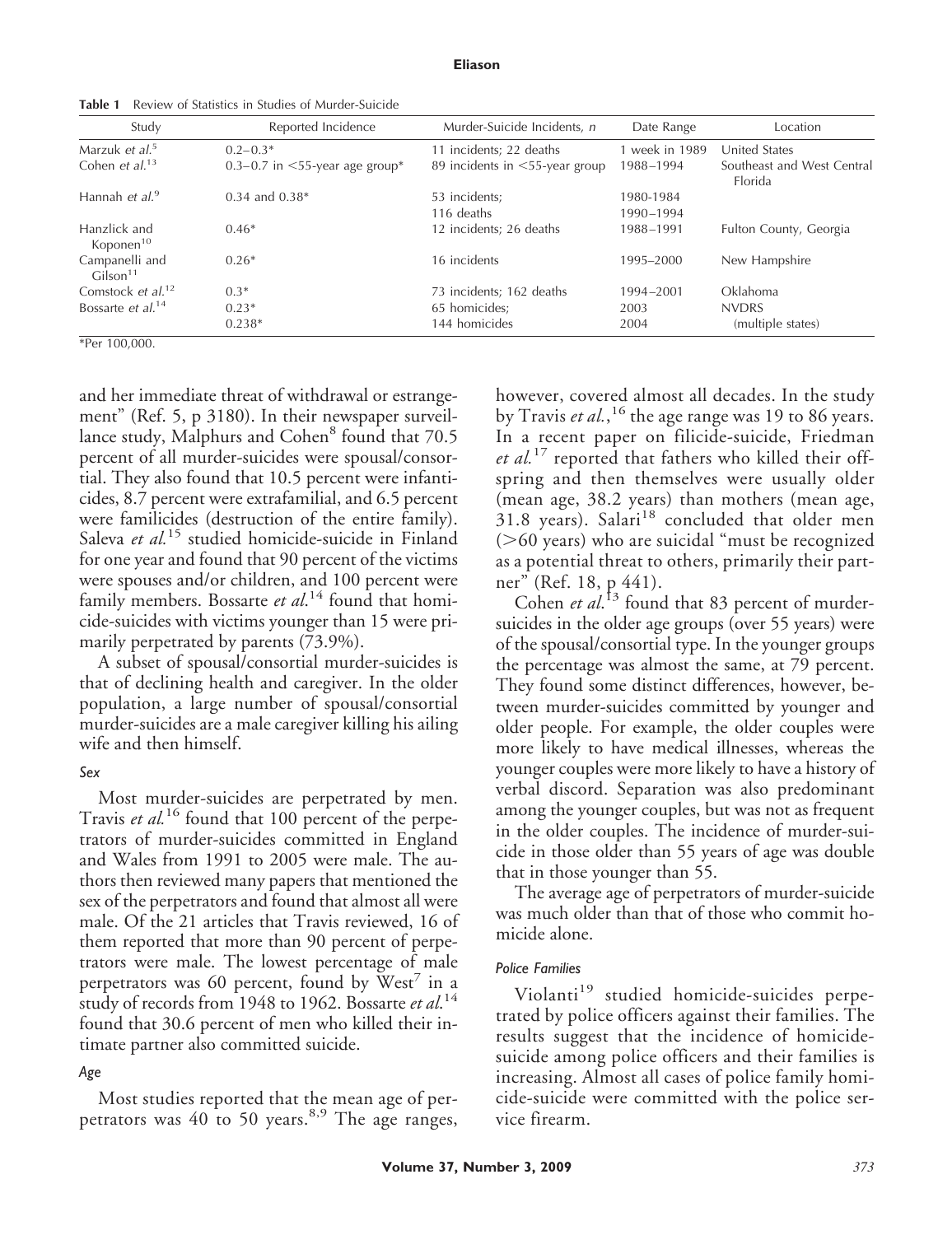#### *Substance Use*

Most of the information from murder-suicide studies showed that substance involvement in murder-suicide was about half that found in homicide alone. In the New Hampshire study, 31 percent of perpetrators tested positive for alcohol, $^{11}$  and 16 percent had a history of chronic alcoholism. Palermo *et al.*<sup>20</sup> found that 27 percent had used alcohol and 21 percent were legally intoxicated. In England and Wales, Travis *et al*.<sup>16</sup> reported that 30 percent of perpetrators tested positive for alcohol, and 22 percent were intoxicated. Malphurs and Cohen<sup>21</sup> found in a study of older perpetrators of murder-suicide that only 15 percent had alcohol in their urine, equal to the percentage in those committing suicide alone.

In studying filicide-suicides, Friedman *et al*. 17 found that 10 percent of the parents who killed their children had a history of alcohol and drug abuse. The authors commented, however, that this rate was most likely an underestimate, because the presence or absence of drugs and alcohol was not always reported by the medical examiner.

#### *Criminal History*

While past behavior can be a helpful indicator of future behavior, the perpetrators of murder-suicide usually had a low rate of criminal behavior. In their filicide-suicide study, Friedman *et al*. <sup>17</sup> found that only 10 percent of mothers and 25 percent of fathers had a criminal history. In the Florida study of older perpetrators of murder-suicide, Malphurs and Co $hen<sup>21</sup>$  compared two different populations and found that older couples in southeast Florida were five times as likely to be involved in a lawsuit or criminal behavior than were older couples in west central Florida.

## *Employment*

Full-time employment was not protective of murder-suicides. Palermo *et al*. <sup>20</sup> found that 77 percent of the perpetrators of murder-suicide were employed full time. In the filicide-suicide study,  $^{17}$  30 percent of the mothers and 90 percent of the fathers were employed.

## *Divorce and Separation*

A common contributing factor found in most studies was estrangement. In a study in central Virginia, Hannah *et al*. <sup>9</sup> found that the precipitating co-factor in 48 to 73 percent of the cases was impending divorce or separation. In the New Hampshire study, Campanelli and  $Giison<sup>11</sup>$  found that only 31 percent of the pairs involved occupied the same home at the time of the murder-suicide. Palermo *et al*. <sup>20</sup> found that 31.7 percent had filed for divorce or separated. Comstock *et al*. <sup>12</sup> found in Oklahoma that 30.1 percent had a current divorce or estrangement. Cohen *et al*. <sup>13</sup> reported that more than half of the younger couples involved in murdersuicides had separated.

## *Weapon*

The overwhelming weapon of choice of the perpetrator of a murder-suicide was a firearm. In the newspaper surveillance study, Malphurs and Cohen<sup>8</sup> found that 85.8 percent of the perpetrators used firearms, whereas Hanzlick and Koponen<sup>10</sup> reported 92 percent. Hannah et al.<sup>9</sup> determined that 94 percent used firearms. The New Hampshire study<sup>11</sup> showed that 75 percent killed with firearms. Palermo *et al*. 20 found that 94 percent used firearms. In the Oklahoma study,  $12\overline{97.3}$  percent of the murder-suicides were carried out with firearms. In their study of older people in Florida, Malphurs and  $Cohen<sup>21</sup>$  reported that 100 percent of the incidents involved firearms. Friedman *et al*. <sup>17</sup> noted that in filicide-suicides, firearms were used 73 percent of the time. In England and Wales, Travis et al.<sup>16</sup> sought to determine whether tougher gun laws had decreased the rate of murder-suicides. They found that the number of murder-suicides involving firearms decreased to 16 percent, but the overall murder-suicide rate remained constant.<sup>16</sup> In their study, the primary method of homicide was strangulation (36%).

## *Sex of the Victim*

In almost all murder-suicides (of which most were between intimate partners) the victims were female. Campanelli and Gilson<sup>11</sup> showed that 88 percent of the victims in their New Hampshire survey were female. Their results were consistent with the findings of mostly female victims (83%) in police family homicide-suicides.

## *History of Mental Illness*

In several studies, the authors commented that the person who knew the perpetrator best was killed, and therefore it would have been difficult to perform a psychological autopsy. Most authors agree that depression was the leading diagnosis found in murdersuicide perpetrators. As noted herein, recent separation or impending divorce was often a major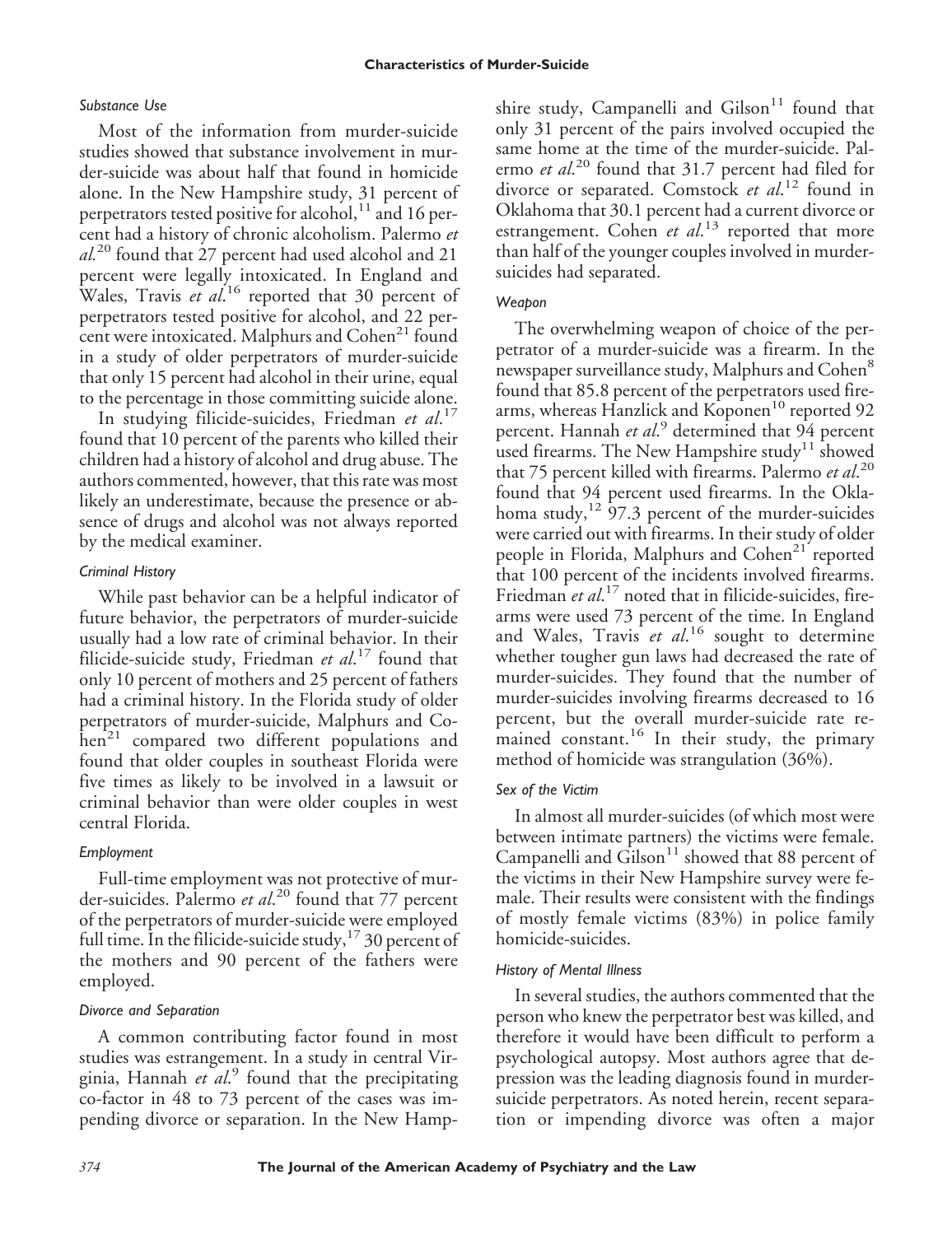contributing factor, and Palermo *et al*. <sup>20</sup> noted that depression often follows a breakup and then triggers the murder-suicide event. Campanelli and  $Gi$ lson $<sup>11</sup>$ </sup> found in New Hampshire that 38 percent of those who committed murder-suicide were depressed. Rosenbaum<sup>22</sup> found that most murder-suicide perpetrators had depression, whereas none of the homicide-only sample in his study did. Malphurs and Co $hen<sup>21</sup>$  in the study of spousal homicide-suicide in older persons, determined that 65 percent of murder-suicide perpetrators were depressed. On autopsy, none of them tested positive for antidepressants. The authors further found that many of the perpetrators had been prescribed benzodiazepines by their primary care physicians. In a study of homicide-suicide in older persons, Cohen *et al*. <sup>13</sup> found that in the two groups of older persons studied, 37 and 19 percent had depression. In 171 cases of murder-suicide, only two of the perpetrators tested positive for antidepressants. In the filicide-suicide study<sup>17</sup> more than 80 percent of the parents had a history of psychiatric problems, and 57 percent were depressed.

#### *History of Domestic Violence*

Although domestic violence is common in filicide alone, only 15 percent of fathers and 30 percent of mothers had a history of committing physical abuse.<sup>17</sup> In other types of murder-suicide, domestic violence seemed to be somewhat more common. In the New Hampshire study, $^{11}$  of the spousal/consortial murder-suicides, 54 percent had a history of domestic violence. Rosenbaum<sup>22</sup> found that a history of physical abuse and frequent separations was a risk factor for murder-suicide. Malphurs and  $Cohen<sup>21</sup>$ noted when comparing murder-suicide perpetrators to suicide-alone control subjects that 25 percent of the murder-suicide perpetrators had a history of domestic violence compared with only 5 percent of the control subjects. Oddly, the marital relationships of the murder-suicide couples were described overall as being closer than those of couples in which one partner committed suicide alone. The Oklahoma study<sup>12</sup> determined that 9.6 percent of murder-suicide perpetrators had a history of domestic violence.

#### *Comparison of Risk Factors*

How do risk factors for murder-suicide differ from risk factors for suicide or homicide alone? Murdersuicide was disproportionately perpetrated by males. Many of the studies had 100 percent male perpetrators,10,13,16,21 and the others were close to it. Females

committed almost half of the spousal homicides, yet they very rarely committed murder-suicide.<sup>5</sup> In filicide, fathers were almost two times more likely to kill themselves after murdering a child than were mothers. Murder-suicide perpetrators are usually older than those committing homicide alone.<sup>5,17</sup> In older persons, those who committed murder-suicide were more likely to be caregivers than were those who committed suicide alone.<sup>21</sup> Substance intoxication did not play as big a role in murder-suicide as it did in homicide alone.<sup>11,16,17,20,21</sup> Depression was much more likely in those who committed murder-suicide than in those who committed homicide alone. $^{22}$ 

Murder-suicide and homicide and suicide perpetrators had some factors in common. Perpetrators of murder-suicide and suicide alone had high levels of depression and low levels of antidepressant treatment. In most, their emotional state at the time of the events was exacerbated by using substances. The weapon of choice was frequently a gun, and having access to one was a risk factor for all three types of occurrence.

## **Conclusions**

The review showed murder-suicide as a rare event that shares characteristics with both homicide and suicide but has some distinct characteristics. Studies show a relatively constant rate of occurrence that was unrelated to the overall rate of homicides or suicides. It does not seem that the incidence is increasing, although the coverage in the media of murder-suicide may be on the rise.

Because murder-suicide is such a rare event, to screen for it is not feasible without many false positives. However, the literature reveals some characteristics that may be helpful when performing a risk assessment. There are certain clinical presentations that should alert mental health professionals to be suspicious of the risk of possible murder-suicide: a middle-aged man who is recently separated or facing pending estrangement from his intimate partner and who is depressed and has access to firearms; or an older male who is the primary caregiver for a spouse who is ill or debilitated, where there is a recent onset of new illness in the male, depression, and access to firearms. A risk assessment should include determining the chance of involvement not only in suicide and homicide, but also in murder-suicide as a perpetrator or a victim.